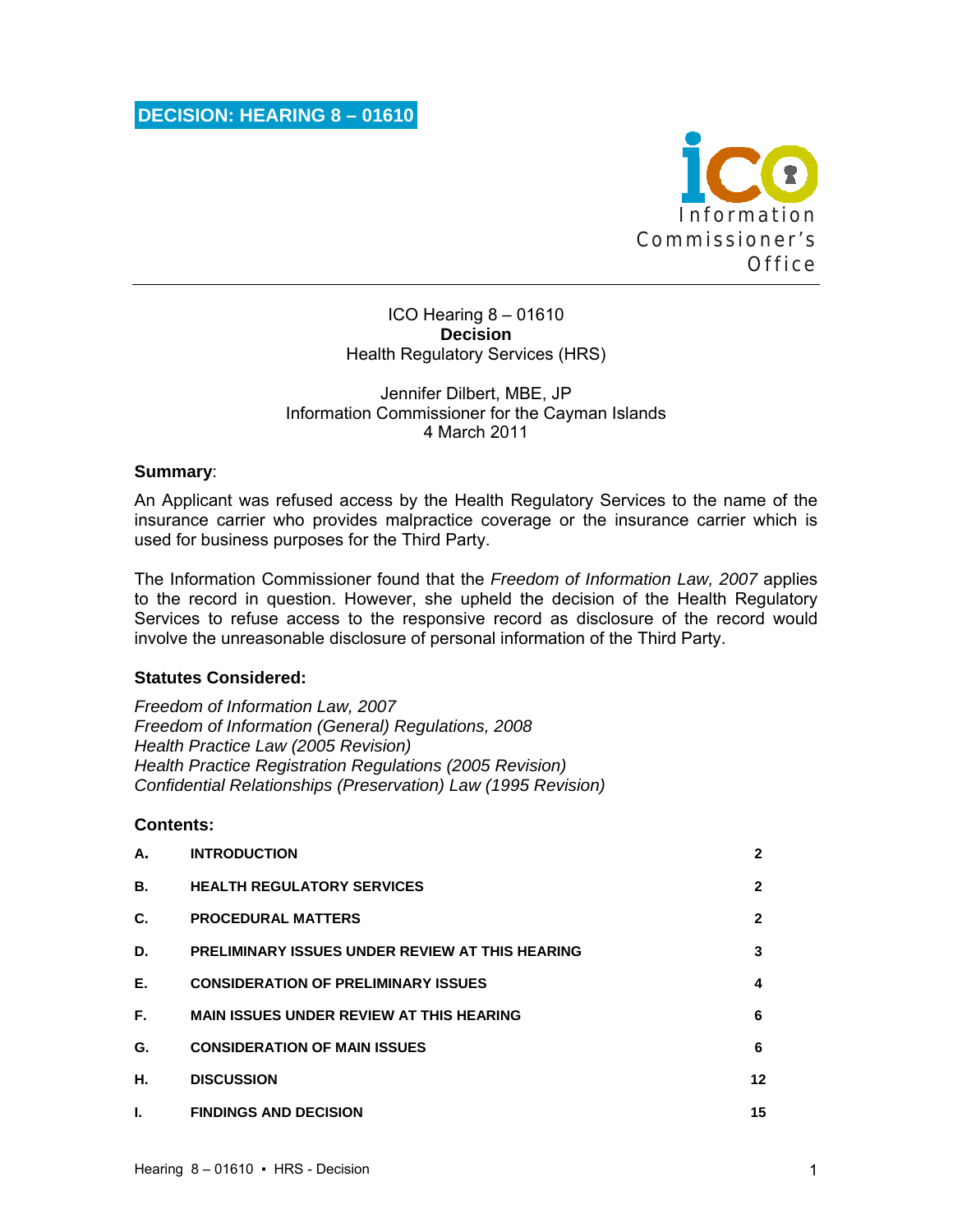# **A. INTRODUCTION**

On 9 June 2010, the Applicant made the following request to the Health Regulatory Services ("HRS"): "I would like to request the name of the Insurance Carrier who provides the Malpractice coverage or the Insurance Carrier which is used for business purposes for [the Third Party]... . "

On 19 August 2010, the HRS refused access to the records citing section 23(1) of the *Freedom of Information Law, 2007 ("FOI Law")*. The Applicant appealed the matter to my Office on 30 September 2010, and as per the procedures of the Information Commissioner's Office ("ICO") an attempt was made to resolve the matter through mediation. The issues were not resolved, and the matter proceeded to a formal Hearing before me.

## **B. HEALTH REGULATORY SERVICES**

The HRS resulted from the merger on 1 July 2008 of the Health Insurance Commission and the Health Practice Commission ("HPC"), although both Commissions continue as separate statutory bodies. The HPC derives its authority from the *Health Practice Law (2005 Revision)* ("HP Law") and its statutory functions are set out in this Law. These include "advising the Minister on policy relating to health practice in the Islands including determination of the types of health professions which should be permitted in the Islands"*.*  Under the Law, the HPC is required to approve malpractice insurance or indemnity cover used by registered practitioners.

The Mission of the Department of Health Regulatory Services, as stated on their website, is "to effectively monitor and regulate the health insurance and health care industry in the Cayman Islands." The Department also provides assistance to the public in resolving disputes regarding the provision of health insurance and health care services.

## **C. PROCEDURAL MATTERS**

The initial processing of this request was in line with the procedural requirements of the Law. The HRS ("Public Authority" or "PA") acknowledged the request within two days of receipt and the Applicant was notified within the initial 30 calendar days that additional time would be needed to process the request. However, the dealings with the Third Party in this matter were incorrect and somewhat confusing for all involved. Below is a summary of the procedural errors, and recommendations as to how these issues should be dealt with in future.

1. A public authority is required to notify a third party only if it intends to release the third party's personal information. If the information is not personal, the third party does not need to be notified. If the information is personal, but the public authority does not intend to release it, the third party does not need to be notified.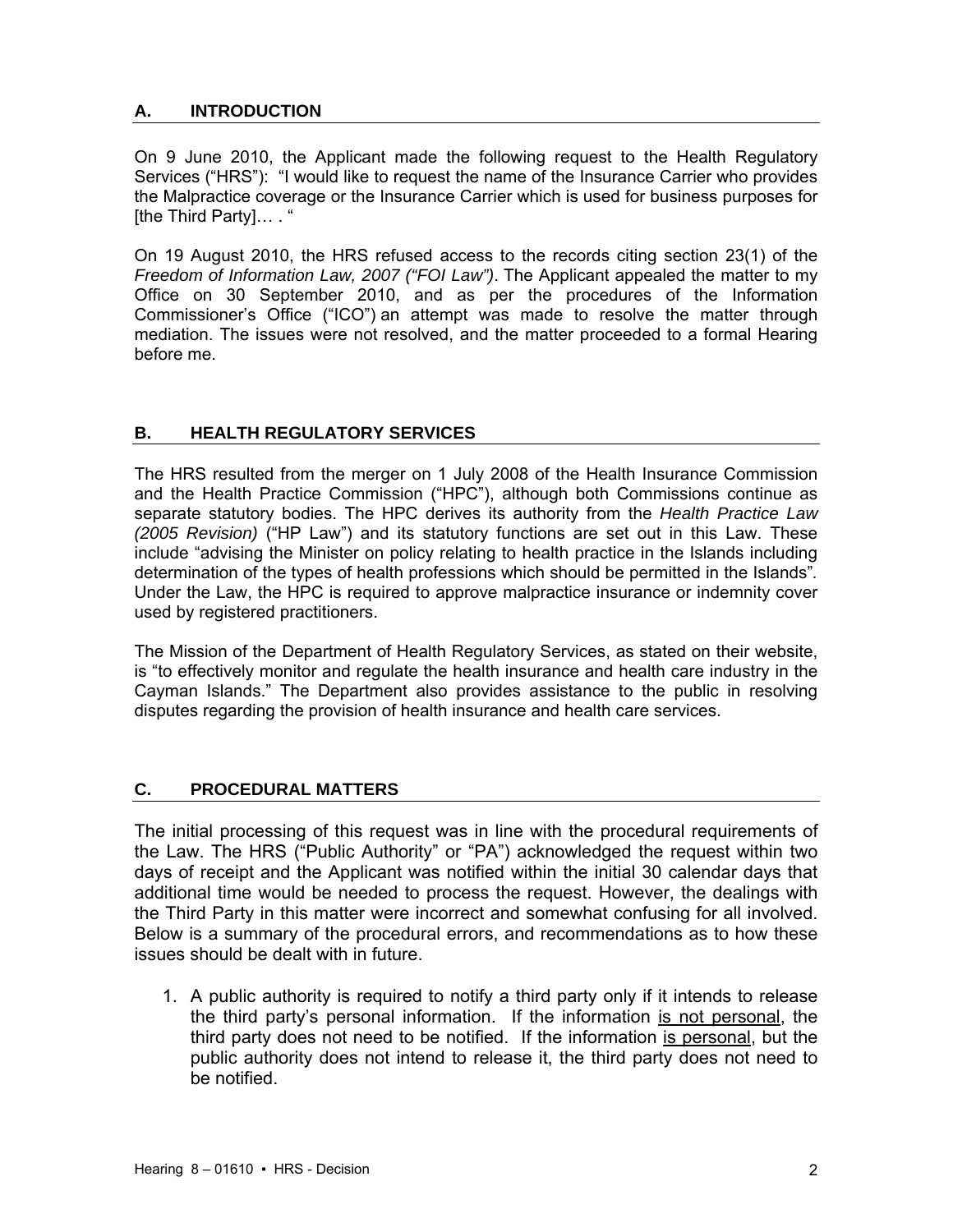- 2. The HRS informed the Applicant on day 29 that it considered the requested information personal to a third party, and that it would need to provide this party an opportunity to provide their views on releasing the record. The PA stated that a further 30 days was needed to do so. The Third Party should have been notified within 14 calendar days of the receipt of the application, if the PA intended to release the record.
- 3. The Public Authority provided the Applicant with a formal response 42 days after seeking the extension of time. This was 12 days over the deadline.

In any event, the ICO invited the Third Party to be a party to the Hearing, and its submissions were received and considered by the Information Commissioner.

Another matter that needs to be addressed in this decision is the ambiguity surrounding the Internal Review of this request.

During the investigation of this appeal, it was not immediately evident if an Internal Review had been conducted. As the result of a phone conversation, the ICO's Intake Analyst discovered that the principal officer (referred to at the time as "Director") of the HRS had been involved in the initial review of this request. At this point, the Applicant should have been informed that no Internal Review would be possible, and advised to appeal directly to the Information Commissioner if the Applicant was not happy with the PA's response.

In this case, the Public Authority, at a much later stage of the appeals process and once the formal hearing had already commenced, indicated that an internal review could have been conducted at the Ministry level. It is very important to note that section 34(1)(b) of the FOI Law states that an Internal Review shall be conducted "...*by the chief officer in the relevant ministry or the principal officer of the public authority..., but no review shall be conducted by the same person who made the decision*." It is critical that the HRS identify and designate the person who will conduct Internal Reviews. This should not be a floating responsibility that is transferred to another person if and when the designated person is involved in the original decision, as this will cause confusion and unduly delay the appeals process.

## **D. PRELIMINARY ISSUES UNDER REVIEW IN THIS HEARING**

Preliminary issues to be decided in this Hearing are:

- **1.** Is the record requested subject to the **FOI Law**?
- **2. Section 9(a)** Is the Public Authority excused from complying with the request because the request is vexatious?

.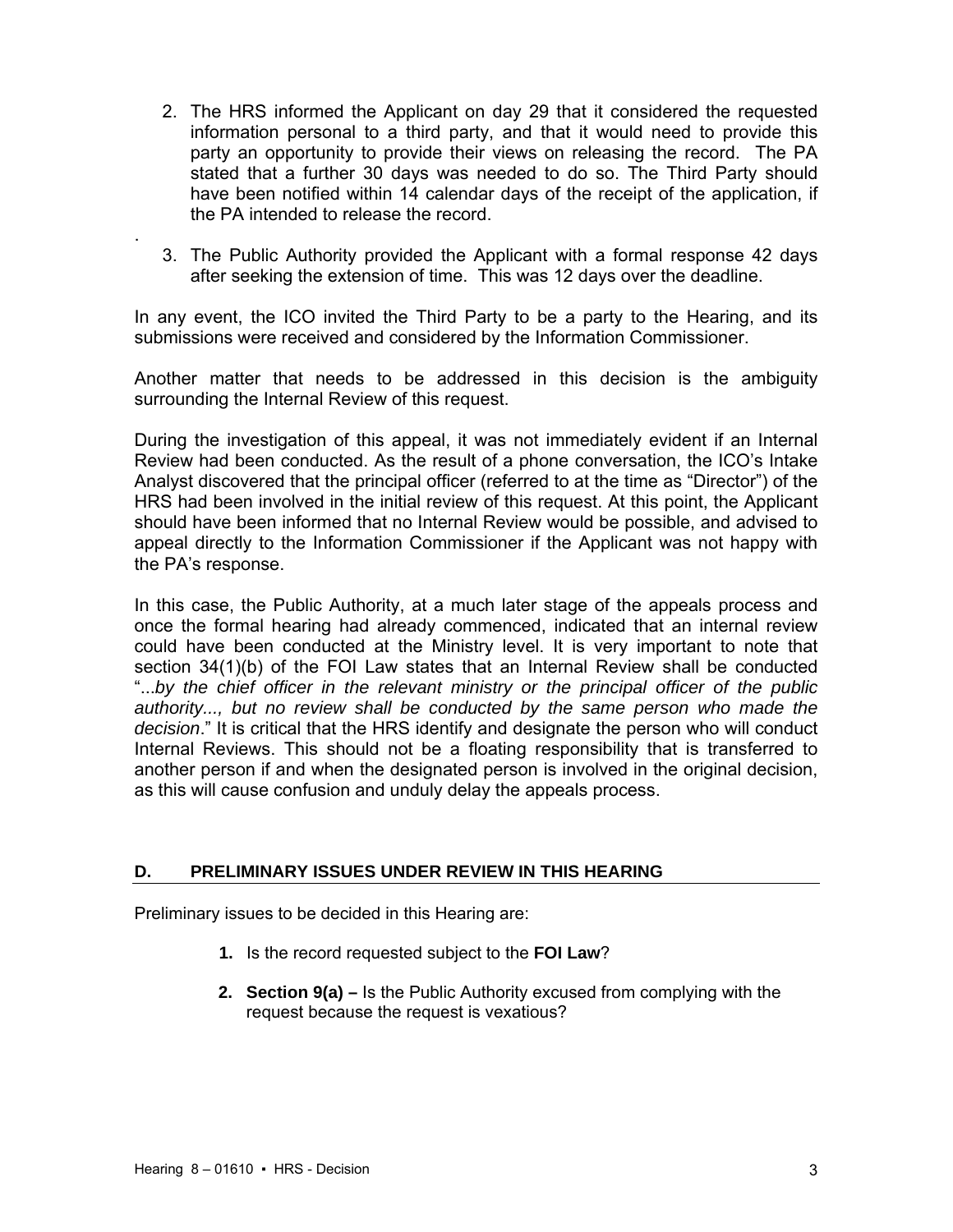# **E. CONSIDERATION OF PRELIMINARY ISSUES**

# **1. IS THE RECORD REQUESTED SUBJECT TO THE FOI LAW?**

## **1(a) The position of the HRS**

The HRS did not argue that the record requested was not subject to the FOI Law. Rather, it identified the responsive record, and has provided me with a copy. In its submission the PA states:

It is the health care facilities' obligation under this [the Health Practice Law (2005) Revision] legislation to confirm the presence of active malpractice insurance for the practitioners utilizing their premises. The Health Practice Commission has the responsibility of approving the insurer for use in malpractice insurance. However, there is no mandate for the Health Practice Commission to actually obtain a record of each individual's malpractice carrier... Thus, they have traditionally requested that all facilities provide a copy of the certificate of indemnity for each practitioner listed as working there or proof of blanket coverage in order to maintain their facility registration. It should be clearly noted that although the name of the carrier and policy number are on the record this information is irrelevant to the Health Practice Commission Board since their only concern is the proof of its existence.

## **1(b) The position of the Third Party**

The Third Party has submitted that the information sought does not form part of the "record" held by HRS in connection with its functions. It contends that "the Health Practice Commission's statutory functions and authority do not include any provision for holding or maintaining any form of records or information as to the identity of the malpractice insurer or carrier of medical or dental practitioners". It further notes that in the Publication Scheme of the HRS none of the functions set out include the obtaining or maintenance of records of the malpractice insurer/carrier of practitioners. In addition, the Third Party states that the requirements for registration of medical and dental practitioners as set out in the Health Practice Registration Regulations make no mention of malpractice insurance, nor is the disclosure of any such information required. The Third Party also contends that "if … the HRS has information as to the Third Party's malpractice carrier this information was acquired and is held as a result of an overzealous if understandable (mis)interpretation of its duty."

## **1(c) The position of the Applicant**

The Applicant sees no reason why this information should not be considered a record held under the FOI Law, as it is filed within a Government Authority.

## **1(d) Discussion and finding – is the record requested subject to the FOI Law?**

I cannot agree with the Third Party that the information sought does not form part of the "record" held by HRS in connection with its functions. The record exists and a copy has been provided to me by the HRS. The HRS did not plead that no record existed, or that no record could be found. It is surely necessary for the HRS to hold or have access to such a record in order to ensure that a health care facility and a registered practitioner is in compliance with section 15(2) of the *Health Practice Law (2005 Revision)* ("HP Law") which states: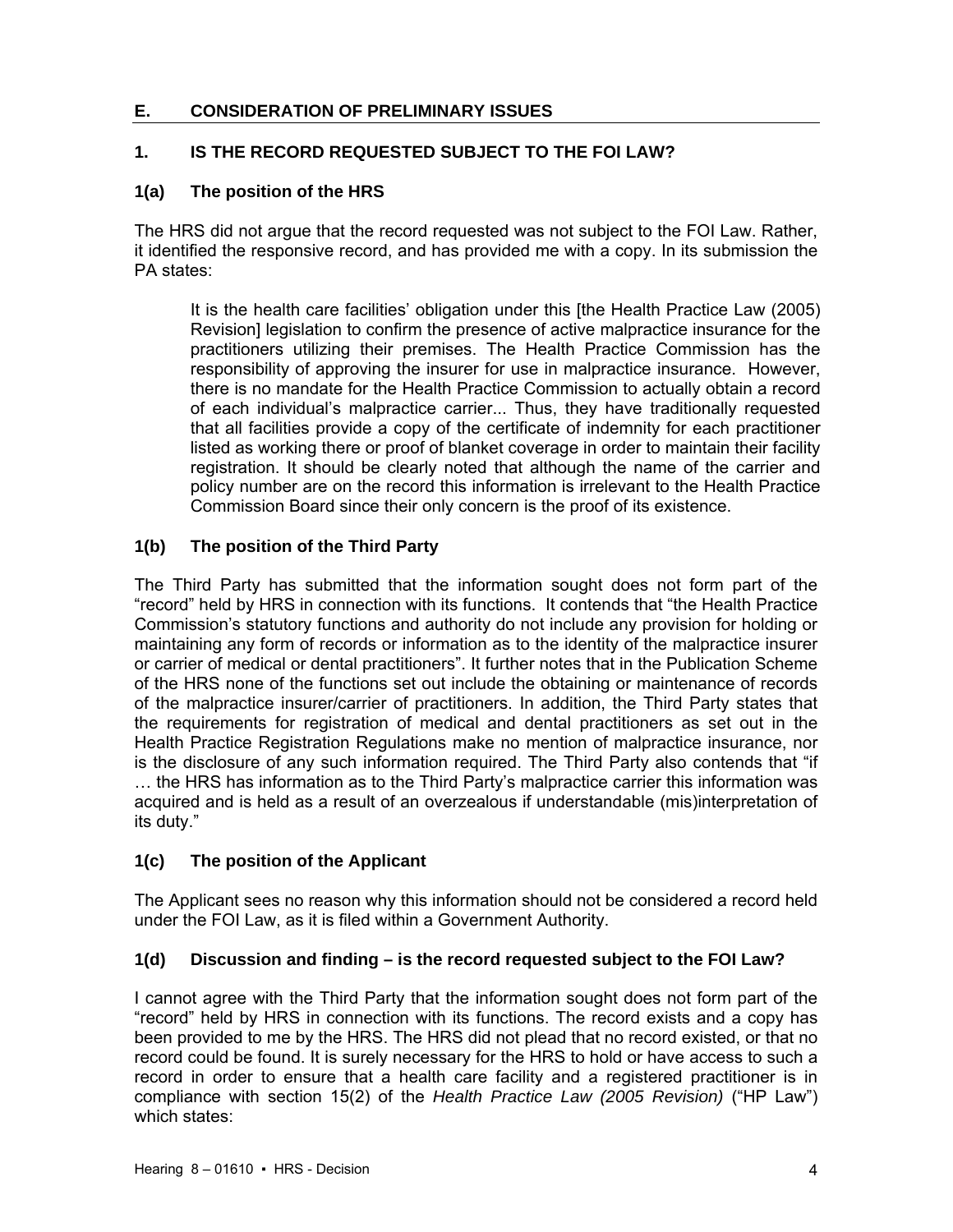- *15. (2) Whoever operates a health care facility shall* 
	- *(a) provide malpractice insurance or indemnity cover approved by the Commission for the registered practitioners employed by the health care facility;*
	- *(b) ensure that the health care facility is covered with adequate liability insurance; and*
	- *(c) ensure that persons who work at the facility under a contract of services with the health care facility have adequate malpractice and other relevant insurance,*

*and such malpractice insurance, liability insurance, indemnity cover and any other relevant insurance shall be obtained from an authorised insurer.* 

To contend that the HPC's statutory functions and authority do not include any provision for holding or maintaining any form of records or information as to the identity of the malpractice insurer or carrier of medical or dental practitioners is incorrect. Section 23 (1) of the HP Law states that:

> *The registrar shall establish and maintain, in respect of each profession regulated by the Councils, registers of the names, addresses and qualifications, and such other particulars as may be prescribed by each Council, of all persons who are registered in accordance with this Law.*

Section 28(2)(c) states that regulations may make provisions as to the documentary and other evidence which is to accompany applications for registration.

Also, regulation 3(1) of the *Health Practice Registration Regulations (2005 Revision)* ("HP Regulations") states that an application to a Council for registration shall be accompanied by "– (j) such other documents and information as the Council considers necessary in determining the application."

The fact that in the Publication Scheme of the HRS none of the functions set out include the obtaining or maintenance of records of the malpractice insurer/carrier of practitioners cannot be interpreted to mean that such records will not be held. It is obvious that various records must be provided to a regulator as proof that a regulated entity is meeting its statutory obligations.

The Third Party states that the requirements for registration of medical and dental practitioners, as set out in the HP Regulations, make no mention of malpractice insurance, nor is the disclosure of any such information required. Further to the sections of the HP Law and HP Regulations set out above, section 29(3) of the HP Law allows a Council to publish such other information derived from the registers as the Council may determine is appropriate for publication.

Finally, I cannot support the contention that the acquisition and holding of the responsive record by the HRS is an overzealous misinterpretation of its duty. A regulator must have the right to acquire and hold such documentation as is necessary to carry out its regulatory functions, including any information or record it needs in the normal course of its business.

**I therefore find that the responsive record is subject to the FOI Law.**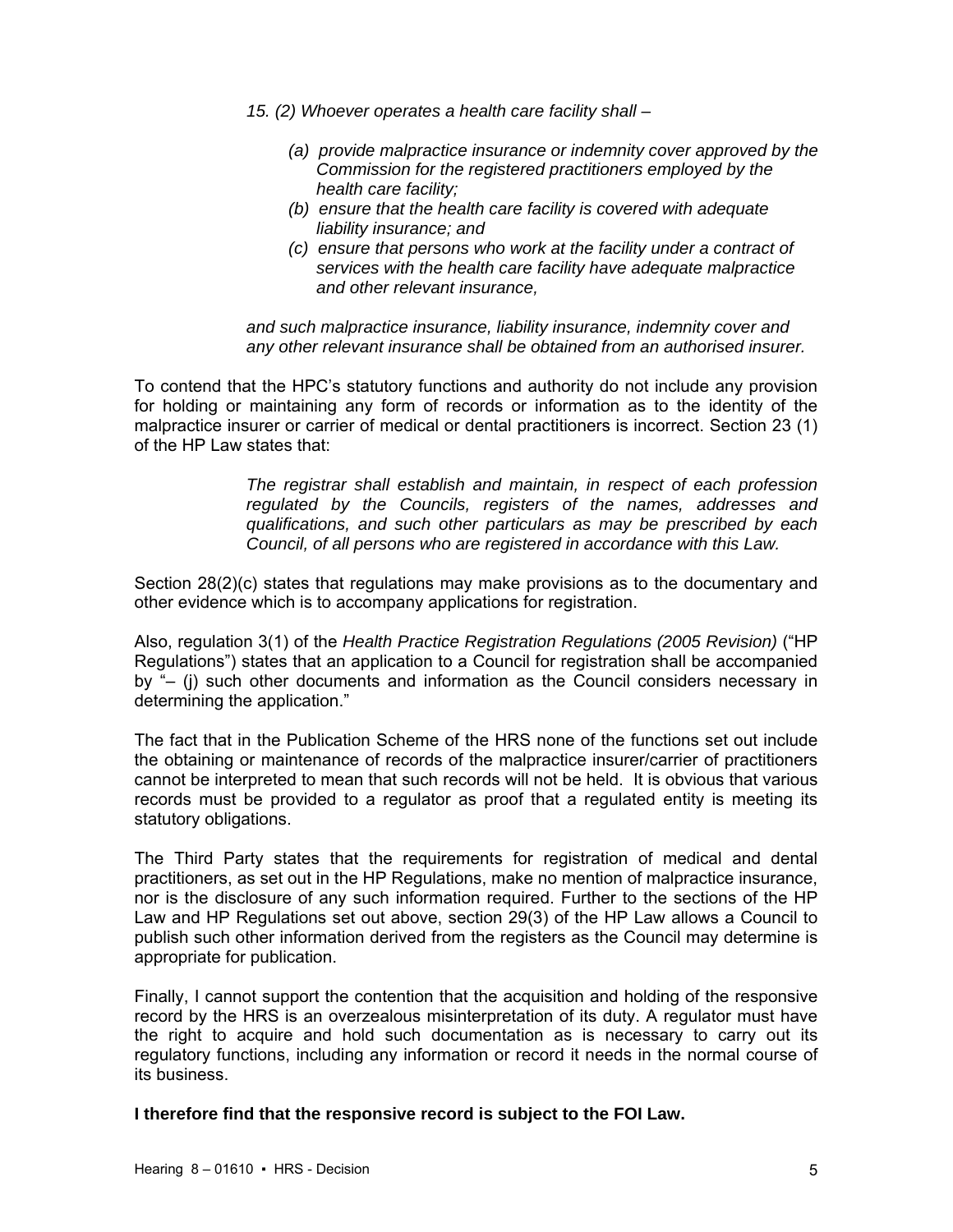# **2. SECTION 9(a) – IS THE PUBLIC AUTHORITY NOT REQUIRED TO COMPLY WITH THE REQUEST BECAUSE THE REQUEST IS VEXATIOUS?**

# **2(a) The position of the HRS**

The HRS did not argue that the request was vexatious, and did not submit that it was not required to comply with the request as per Section 9(a) of the FOI Law.

# **2(b) The position of the Third Party**

The Third Party sets out arguments as to why the request should be deemed vexatious within the meaning of section 9(a) of the FOI Law.

## **2(c) The position of the Applicant**

The applicant states that the reasons for seeking the information do not include trying to slander or make reckless and unnecessary claims against the Third Party.

## **2(d) Discussion and finding – is the request vexatious?**

I am not prepared to consider the Third Party's arguments as to why it considers the request vexatious. The FOI Law states that a public authority is not required to comply with a request where the request is vexatious. The Public Authority in this case has not excluded the request under the FOI Law, and has dealt with the request as required. It is not within the purview of a Third Party to make representations as to why a PA should find a request vexatious. Further guidance on vexatiousness can be found in my ICO Decision 5-00310.

## **F. MAIN ISSUES UNDER REVIEW IN THIS HEARING**

**Section 23(1) –** Would disclosure of the responsive record requested involve the unreasonable disclosure of personal information?

## **G. CONSIDERATION OF MAIN ISSUES UNDER REVIEW**

In considering if the requested record is exempt from disclosure under section 23(1) of the FOI Law, we must examine the following points:

- **(i)** Is the name of the Insurance Carrier who provides the Malpractice coverage or the Insurance Carrier which is used for business purposes by the Third Party the personal information of the Third Party?
- **(ii)** Would disclosure of this information constitute an unreasonable disclosure of personal information as contemplated by section 23 of the FOI Law?
- **(iii)** Does the public interest require the disclosure of the information?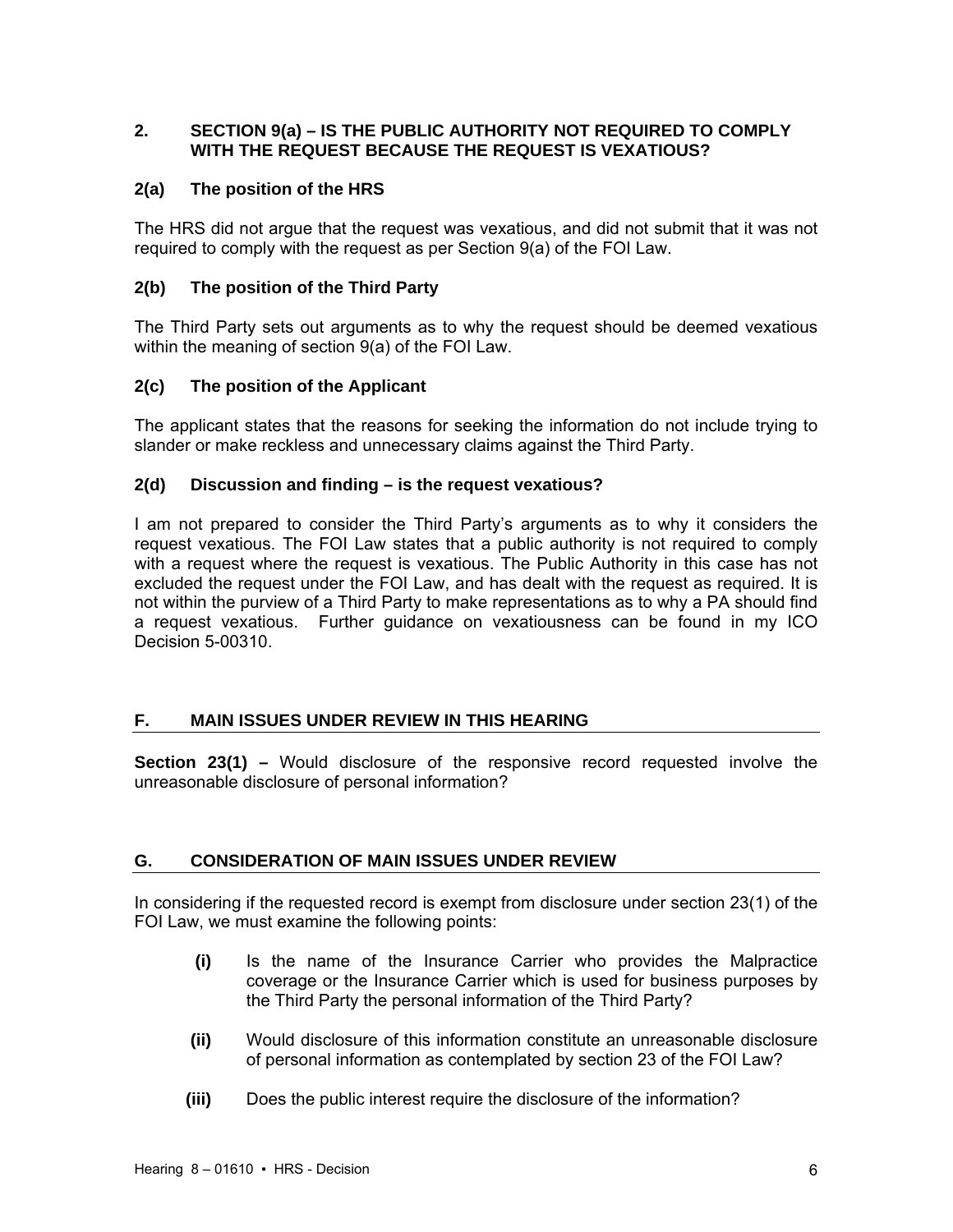# **(a) The position of the HRS**

**(i)** The PA submits that the name of a practitioner's malpractice carrier constitutes the practitioner's personal information. It points out that each practitioner in the private sector arranges for his/her own indemnity coverage and engages into this contract with the insurer.

**(ii)** & **(iii)** The HRS consulted one of the largest malpractice carriers in the Cayman Islands, the Medical Protection Society ("MPS") for their views on the request. The MPS advises that the UK Data Protection Act prohibits the MPS from releasing any information held on any MPS member to any third party without that member's express consent unless there is an overriding legitimate reason to share this information.

The MPS also contends that the confidentiality of matters between a member and MPS are further protected in the Cayman Islands by the provisions of the *Confidential Relationships (Preservation) Law (2009 Revision)* ("CRPL") as being "confidential information".

In considering whether it would be reasonable for this personal information to be disclosed, or whether it should be disclosed in the public interest, the HRS and the MPS set out that a patient has no grounds for correspondence with a doctor's malpractice insurance carrier. They contend that the only purpose to be served in a patient having the specific name of a practitioner's malpractice insurer would be to submit a complaint or make a claim. However, specifically, the MPS states that "a patient cannot file a complaint about an MPS member with MPS, nor can they seek compensation from MPS as a result of a member's negligent practice…" Consequently, they can see no reason why it would be reasonable or in the public interest to disclose the name of a practitioner's insurance carrier.

## **(b) The position of the Third Party**

**(i)** According to the Third Party, the Applicant is seeking information pertaining and directed specifically to one individual whom the Applicant has identified. The Third Party states that particulars of the identity of the Third Party's malpractice insurer or carrier, are clearly and unequivocally personal information, just as would be information for example as to the identity of the Third Party's bank or home insurer. In addition, it is pointed out that Form (D) of the HRS Register sets out the prescribed information which pertains to each practitioner, and is made available to the public. It does not include information as to the practitioner's malpractice carrier. The Third Party states that "[t]he information contained in these registers emphasizes the division between what information which [sic] is available to the public and that information which is personal to the practitioners."

**(ii)** The Third Party states that the Applicant's request is an unreasonable request for personal information but does not provide further evidence.

**(iii)** With respect to disclosure in the public interest, the Third Party cites the definition of "public interest" in Regulation 2 of the FOI Regulations which includes "…things that may or tend to  $-\dddot{}$ :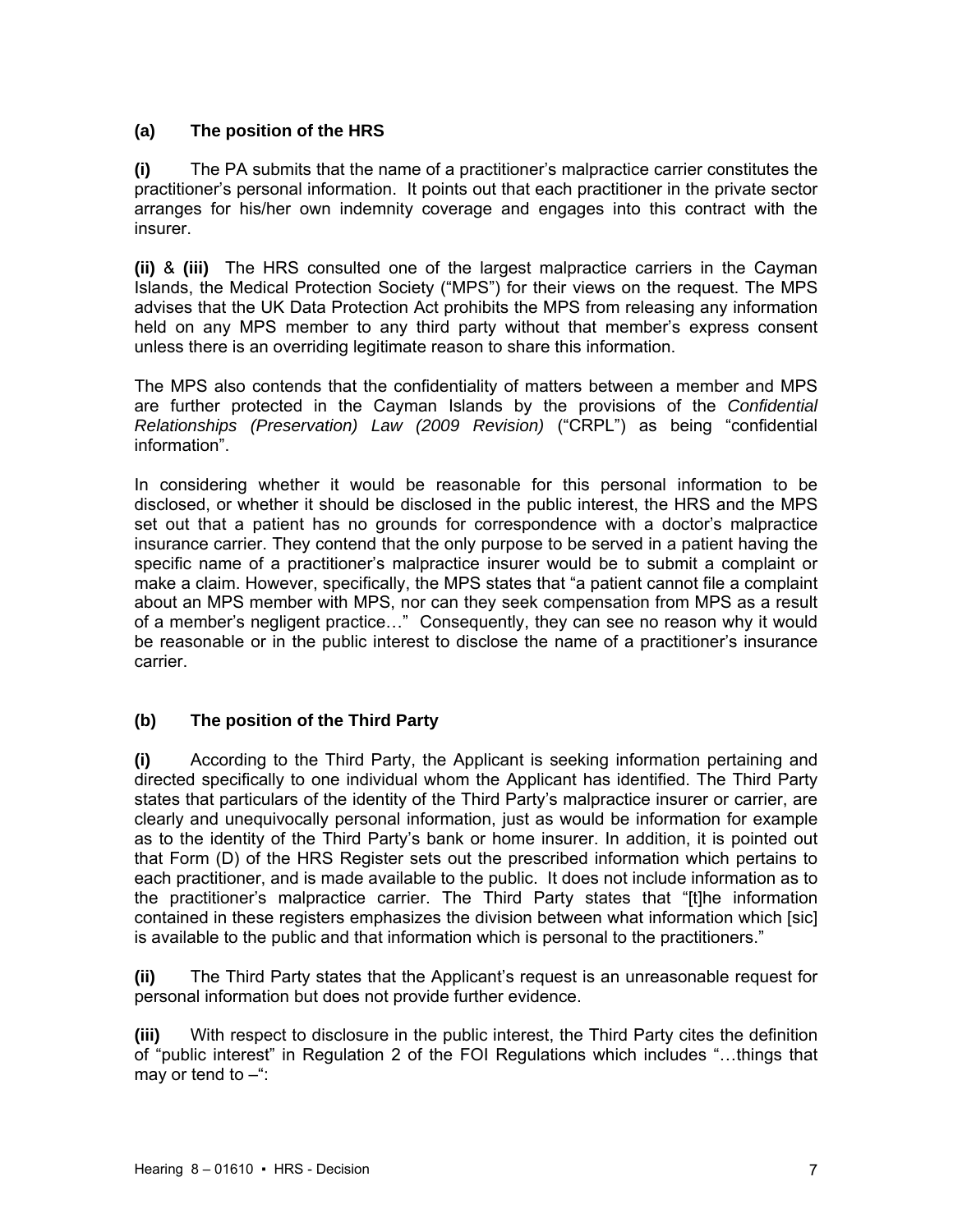- *(a) promote greater public understanding of the processes or decisions of public authorities;*
- *(b) provide reasons for decisions taken by Government;*

and contends that the disclosure of the responsive record would not result in either of these.

## **(c) The position of the Applicant**

While it is helpful for any applicant to put forward arguments to support their position, it is important to note that as per section 43(2) of the FOI Law, in any appeal under section 42, the burden of proof shall be on the public or private body to show that it acted in accordance with its obligations under this Law.

**(i)**, **(ii)** & **(iii)** The Applicant states that the information is registered by the Health Regulatory Services as their requirement, and that it is for the benefit and protection of the general public and patients why such information is required. It is further stated that the Applicant is seeking the information to be able to follow up on, and find some recourse from, malpractice that was allegedly done by the Third Party.

# **(d) Discussion and Finding**

**(i)** As per Regulation (2) of the FOI Regulations:

*"personal information" means information or an opinion (including information forming part of a database), whether true or not, and whether recorded in material form or not, about an individual whose identity is apparent, or can reasonable be ascertained, from the information or opinion, including but not limited to-* 

- *(a) the individual's name, home address or home telephone number;*
- *(b) the individual's race, national or ethnic origin, colour or religious or political beliefs or associations;*
- *(c) the individual's age, sex, marital status, family status or sexual orientation;*
- *(d) an identifying number, symbol or other particular assigned to the individual;*
- *(e) the individual's fingerprints, other biometric information, blood type, genetic information or inheritable characteristics;*
- *(f) information about the individual's health and health care history, including information about a physical or mental disability;*
- *(g) information about the individual's educational, financial, employment or criminal history; including criminal records where a pardon has been given;*
- *(h) anyone else's opinions about the individual; or*
- *(i) the individuals personal views or opinions, except if they are about someone else;*

*but does not include-*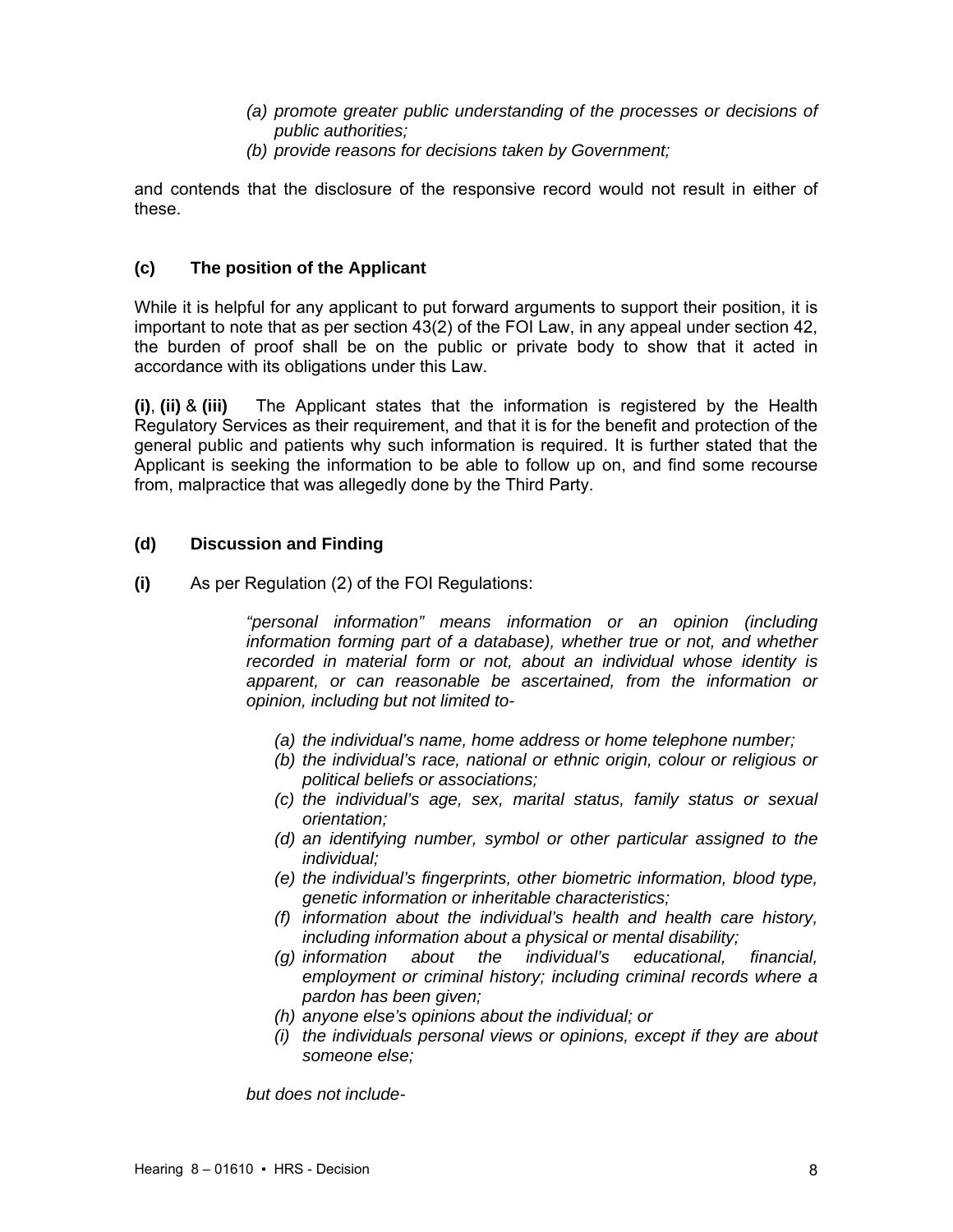- *(i) where the individual occupies or has occupied a position in a public authority, the name of the individual or information relating to the position or its functions or the terms upon and subject to which the individual occupies or occupied that position, or anything written or recorded in any form by the individual in the course of and for the purpose of the performance of those functions;*
- *(ii) where the individual is or was providing a service for a public authority under a contract for services, the name of the individual or information relating to the service or the terms of the contract or anything written or recorded in any form by the individual in the course of and for the purposes of the provision of the service; or*
- *(iii) the views or opinions of the individual in relation to a public authority, the staff of a public authority or the business or the performance of the functions of a public authority.*

Personal information must first be about an identifiable individual. Most of the time, this means that the name of the individual is contained in the record but, in other cases, it may be possible to identify an individual through some other information in the record. In any situation where the identity of the individual can be ascertained or deduced by the information in the record, that information is personal information for the purposes of the FOI Law, unless it is excluded from the definition of personal information.

The responsive record itself contains a number of details and does contain personal information of the Third Party, such as their name and address. However, this information is already in the public domain, and it is not in question here.

The responsive record also refers to the qualifications of the Third Party, the name of their insurer, and the term of the coverage. The qualification details pertain to the Third Party's educational background and in turn their eligibility for coverage. The name of the insurer and the term of coverage are associated with the Third Party in a business and professional capacity. This information is obviously about, and linked to this individual, in the sense that it provides particular, biographical data about this individual.

## **In my opinion, therefore, the record responsive to this request contains personal information for the purposes of the FOI Law.**

**(ii)** Having found that the "name of the insurance carrier who provides malpractice coverage or the insurance carrier which is used for business purposes for [the Third Party]..." constitutes personal information, I must now decide whether disclosure of that information would be *unreasonable*.

Section 23 of the FOI Law states:

*Subject to the provisions of this section, a public authority shall not grant access to a record if it would involve the unreasonable disclosure of personal information of any person, whether living or dead.* 

Public authorities cannot automatically assume that the FOI Law protects all personal information from disclosure by virtue of section 23. The only personal information protected is that which would be *unreasonable* to disclose.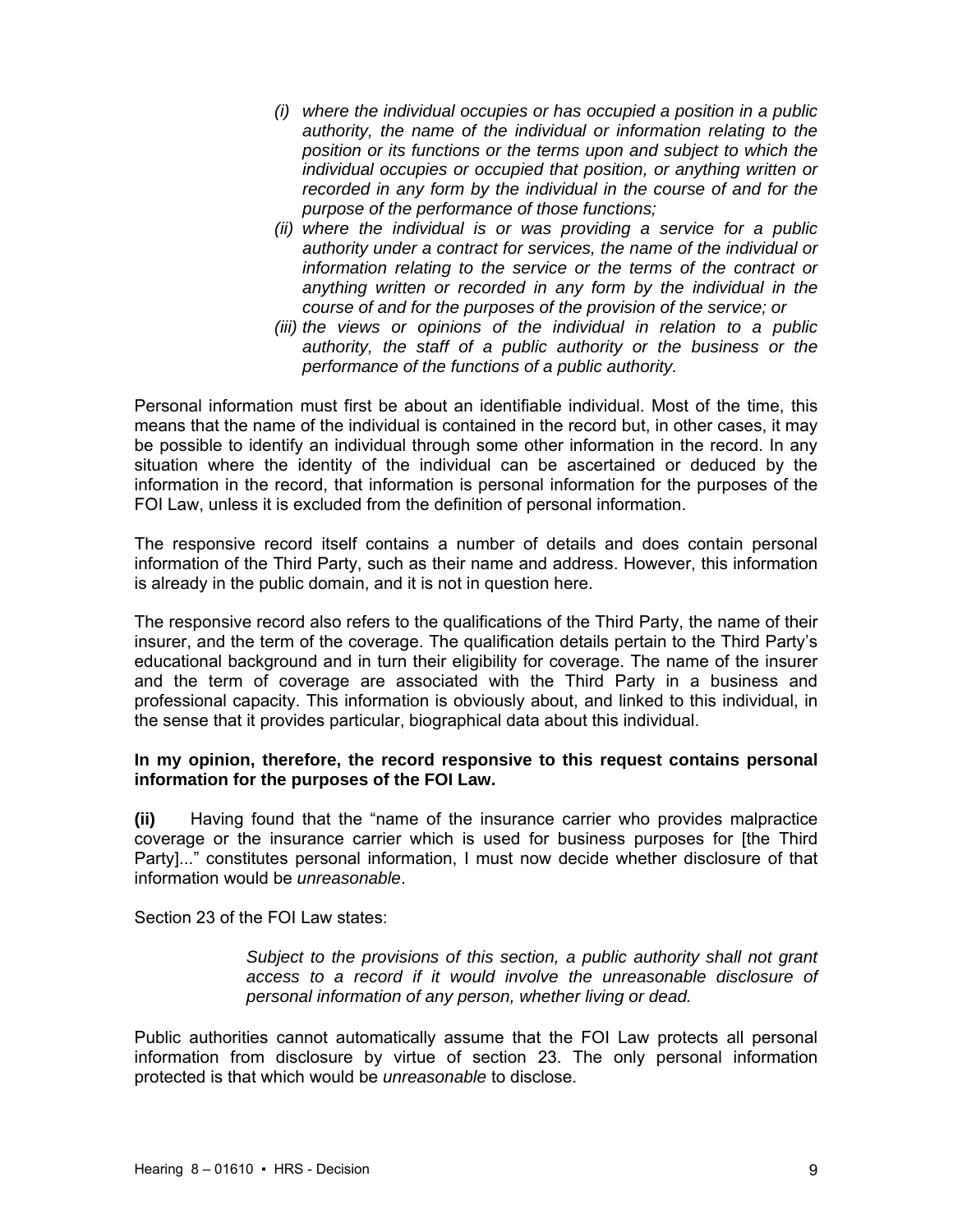The Common Law reasonableness test is relevant: what would the proverbial "reasonable man" make of this case? In this sense it is important to note that it is not the mind of the "reasonable man of ordinary susceptibilities" which should be examined – i.e. the average man in the street - but the mind "of "a reasonable person of ordinary sensibilities… placed in the same position" as the medical practitioner in this case. $1$ 

In determining what is unreasonable, it is important to consider all of the circumstances relevant to the request, including the sensitivity of the information, the potential prejudice to the privacy of the individual, the potential prejudice to the information-gathering by the Regulator, the age of the record, whether the information is necessary for a fair determination of someone's rights, the social context, and whether normal procedures have been followed.<sup>2</sup> It is also important to make the distinction, in this case, between a public servant or public authority, and a private individual.

## **Is the information sensitive?**

In my opinion, in this case, the fact that a practitioner has in place the required insurance relates to the business or professional life of the practitioner, but the name of the specific insurer relates to the private life of the practitioner, as this is a specific contract negotiated and agreed by the practitioner or by the health care facility in which the practitioner works. Information in the responsive record could therefore be sensitive to the individual.

## **Would disclosure prejudice the privacy of the individual?**

It is the case that even though a regulator may require certain details from a regulated entity, there is an expectation of confidentiality with respect to some of the information submitted to a regulator. Given that this information is not made available to the public by the HRS in the normal course of its business, a practitioner might reasonably expect that it be held in confidence by the HRS.

## **Would disclosure prejudice the Regulator's information gathering?**

Given that medical practitioners are required by law to make the requested information available to the Regulator, I do not believe that there is a risk that disclosure under FOI would have a negative impact on the ability of HRS to carry out its functions in protection of the public.

## **Has the information "expired"?**

The responsive record was current at the time the request was made. As such, I cannot find that the age of the record is a factor in favor of finding its disclosure more reasonable.

### **Is the information required for the fair determination of someone's rights?**

As further explained below, this information could not be used by the Applicant as expected to assist in seeking recourse from alleged malpractice. Therefore, the

l <sup>1</sup> Campbell v MGN Ltd [2004] 2 All ER 995 para 99<br><sup>2</sup> These or similar considerations are standard in m

These, or similar considerations are standard in many Freedom of Information and Privacy laws, including the British Columbia, Alberta and Ontario Freedom of Information and Protection of Privacy Acts.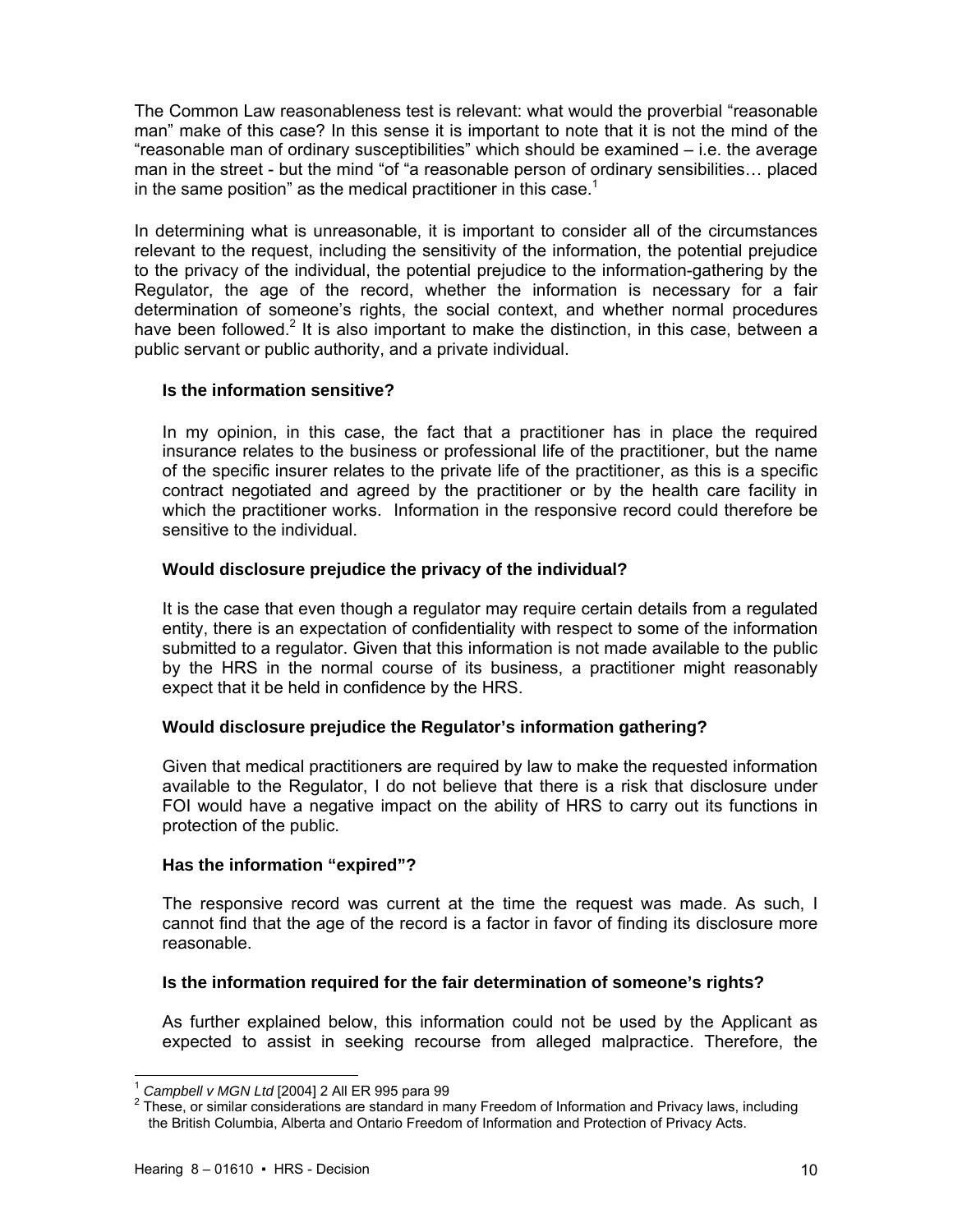withholding of the record will not affect the Applicant's rights. Also, in this case, the practitioner has an expectation of confidentiality, has decided to withhold this personal information, and has a right to do so.

### **Does the social context render disclosure reasonable?**

I have found that the industry norm is for disclosure to be by the practitioner or with the consent of the practitioner. In this case, the practitioner has not consented to the release and the social context does not seem to lend itself to the information being disclosed by the Regulator. In addition, the Third Party in this case is a private practitioner, not paid for by public funds, and whose services are not mandatorily used by the general public, but used, instead, as a matter of choice. Under these circumstances, I believe that disclosure of the responsive record without the consent of the practitioner would be an unreasonable invasion of privacy.

## **Is there any suggestion of procedural irregularities?**

I have found no procedural irregularities relating directly to the disclosure of the responsive record. Procedural matters relating to the handling of the FOI request are addressed above.

## **On balance, I conclude that the disclosure of the name of the Third Party's insurer by the HRS would be an unreasonable disclosure of personal information.**

**(iii)** Having found that the name of the insurance carrier who provides malpractice coverage or the insurance carrier which is used for business purposes for the Third Party constitutes personal information, and that disclosure of that information would be unreasonable, I am now required to apply the public interest test.

Section 26 of the FOI Law states:

*Notwithstanding that a matter falls within sections 18, 19(1)(a), 20(b), (c) and (d), 21, 22, 23 and 24, access shall be granted if such access would nevertheless be in the public interest.* 

The "public interest" in section 2 of the Regulations "means, but is not limited to, things that *may or tend to*:

- *(a) promote greater public understanding of the processes or decisions of public authorities;*
- *(b) provide reasons for decisions taken by Government;*
- *(c) promote the accountability of and within Government;*
- *(d) promote accountability for public expenditure or the more effective use of public funds;*
- *(e) facilitate public participation in decision making by the Government;*
- *(f) improve the quality of services provided by Government and the responsiveness of Government to the needs of the public or of any section of the public;*
- *(h) deter or reveal wrongdoing or maladministration;*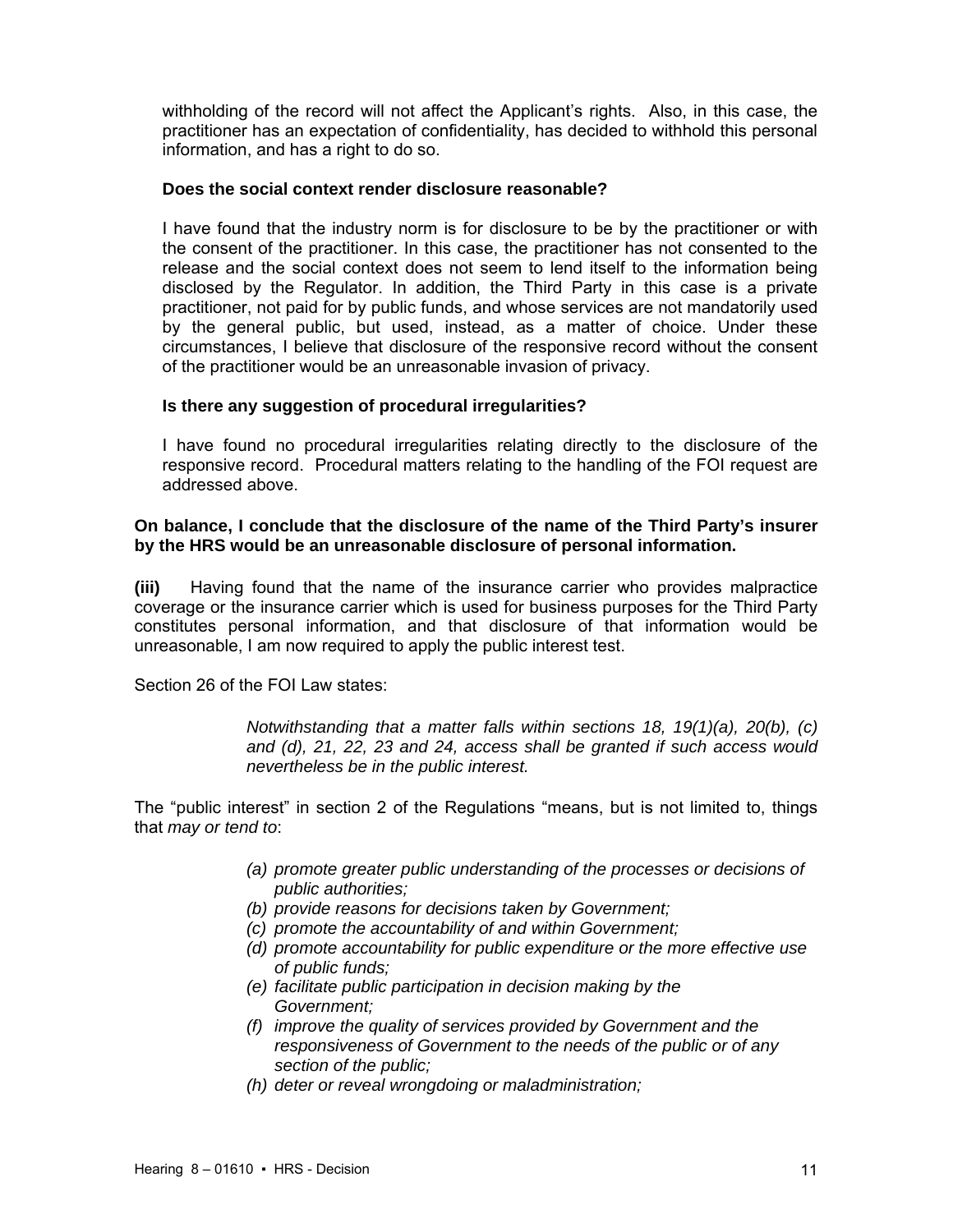- *(i) reveal information relating to the health and safety of the public, or the quality of the environment or heritage sites, or measures to protect any of those matters; or*
- *(j) reveal untrue, incomplete or misleading information or acts of a public authority.*

The threshold under this section is whether disclosure "may or tend to*"* achieve any of the articulated outcomes. An examination of the definitions of "may" or "tend to" indicate that the standard of proof required for the public interest test override is relatively low. Therefore, a high probability or great certainty is not necessary to release records in the public interest. A record must be released if its release may or tend to achieve one of the outcomes.

The HRS is responsible for insuring that all the requirements for insurance have been met, and if they are not, a practitioner is struck from the Register. The Register, which contains basic information on each practitioner, is available to the public and can confirm that all the requirements for registration of a practitioner have been met. As such, I am satisfied that none of the above, or other, public interest factors apply to the provision of the responsive record.

**I conclude that the disclosure of the name of the Third Party's insurer would not be in the public interest.** 

## **H. DISCUSSION**

In this case, it is helpful to look at what benefit would be served to the Applicant, and indeed the public at large, in disclosing this information. While it is not necessary for an applicant to state why a certain record is being requested, in this case, a reason has been given by the Applicant, and it is helpful to examine this reason, and determine whether or not the document would be useful to the Applicant.

The Applicant is seeking the information in order to find some recourse from alleged malpractice. However, from the representations made by the HRS and the MPS, it is clear that access to the responsive record will not facilitate the seeking of recourse. In the course of this Hearing, it has emerged that the Applicant has not yet sought, for whatever reason, assistance with their grievance from the HRS. The HRS submits that:

If they were aware of the reason that the applicant was making the request, the applicant would have been informed of the two other avenues for "recourse" … as follows:

- 1. A complaint letter can be written directly to the Medical and Dental council (MDC) citing the practitioner's actions. The MDC is responsible for the registration of Physicians, Dentists and Dental auxiliary practitioners. The possibility of warning, suspension, and revocation of the practitioner's registration are the tools available to the Council if negligence is discovered.
- 2. The Court is a Government Agency that also handles grievances due to malpractice of a practitioner.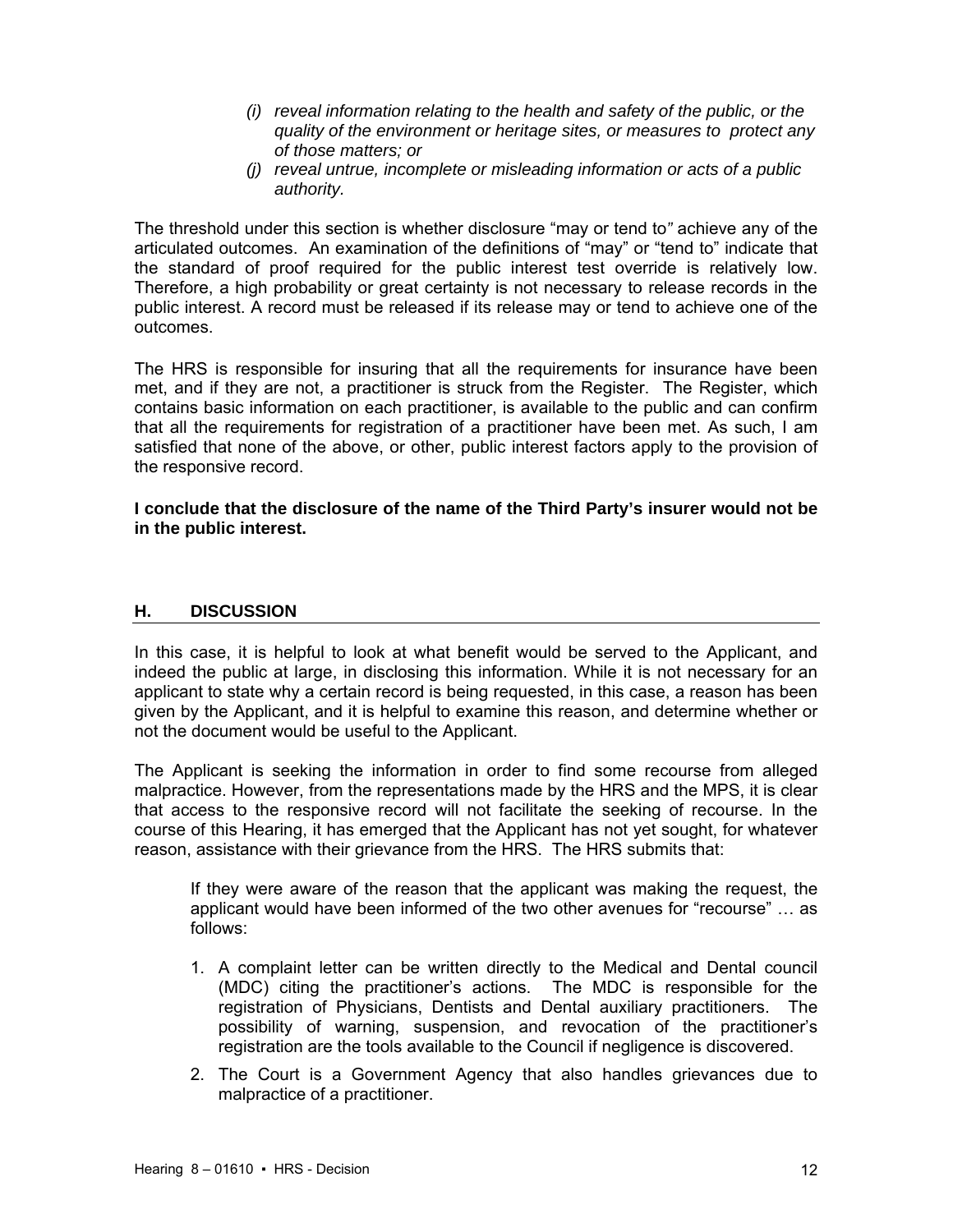The release of this practitioner's "personal" information would not replace a formal letter of complaint to the MDC or an application to the Court; and as such would not be of "benefit" to anyone.

While the Applicant indicates that "further legal avenues" have been considered, no evidence of a complaint to the MDC or any other regulatory body has been submitted. I do not see where the provision of the responsive record will assist the Applicant or the general public in any way.

The HRS should consider making public further information, such as the fact that the necessary insurance is in place for practitioners or health services facilities. While this is clearly stated in their Mission Statement and website, the HRS may consider further publicity to ensure that members of the public are aware of the recourse available in the event of any complaints against licensed practitioners in the Cayman Islands.

During the course of this Hearing, it has been brought to my attention that there may be some inadequacies in the record keeping and procedural policies of the HRS, particularly as they relate to files dating back before the creation of the HRS and enactment of the HP Law. In order to ensure that the HRS is able to effectively carry out its vital duty of regulating the provision of health services in the Cayman Islands, I would strongly recommend that these inadequacies be addressed, and that a full audit be conducted on all the documentation held by HRS on currently registered practitioners in the Cayman Islands.

# **The UK Data Protection Act 1998**

In the Public Authorities submission, it was stated by MPS that the *UK Data Protection Act ("Act") 1998* prohibits the disclosure of any information held on any member to a third party without that member's express consent. This argument is not entirely accurate or persuasive. Since the information is not being imparted to a third party by the insurance carrier, the Act does in fact allow for data processing (including disclosure) without the data subject's consent, e.g. where it is necessary for the exercise of public functions, or where "the processing is necessary for the purposes of legitimate interests [of a] third party" as long as it does not prejudice "the rights and freedoms or legitimate interests of the data subject<sup>"3</sup>. In any event, UK Act is not applicable in the Cayman Islands.

## *The Confidential Relationships (Preservation) Law (2009 Revision***)**

Both the Public Authority and the Third Party submissions refer to the CRPL. The MPS states that it has been advised that "…the confidentiality of matters between a member and MPS are further protected in the Cayman Islands by the provisions of the Confidential Relationships (Preservation) Law (2009 Revision), as being 'confidential information' which the MPS would not be authorized to disclose without the consent of the member."

The Third Party states that "[t]he Third Party's insurer/carrier will not engage with the applicant in any dialogue, and will be bound by the provisions of the Confidential Relationships (Preservation) Law (2009 Revision), not to disclose any information respecting the Third Party to the applicant".

 $\overline{a}$ 

<sup>3</sup> *Data Protection Act 1998* (1998 c.29) Schedule 2 para 6(1)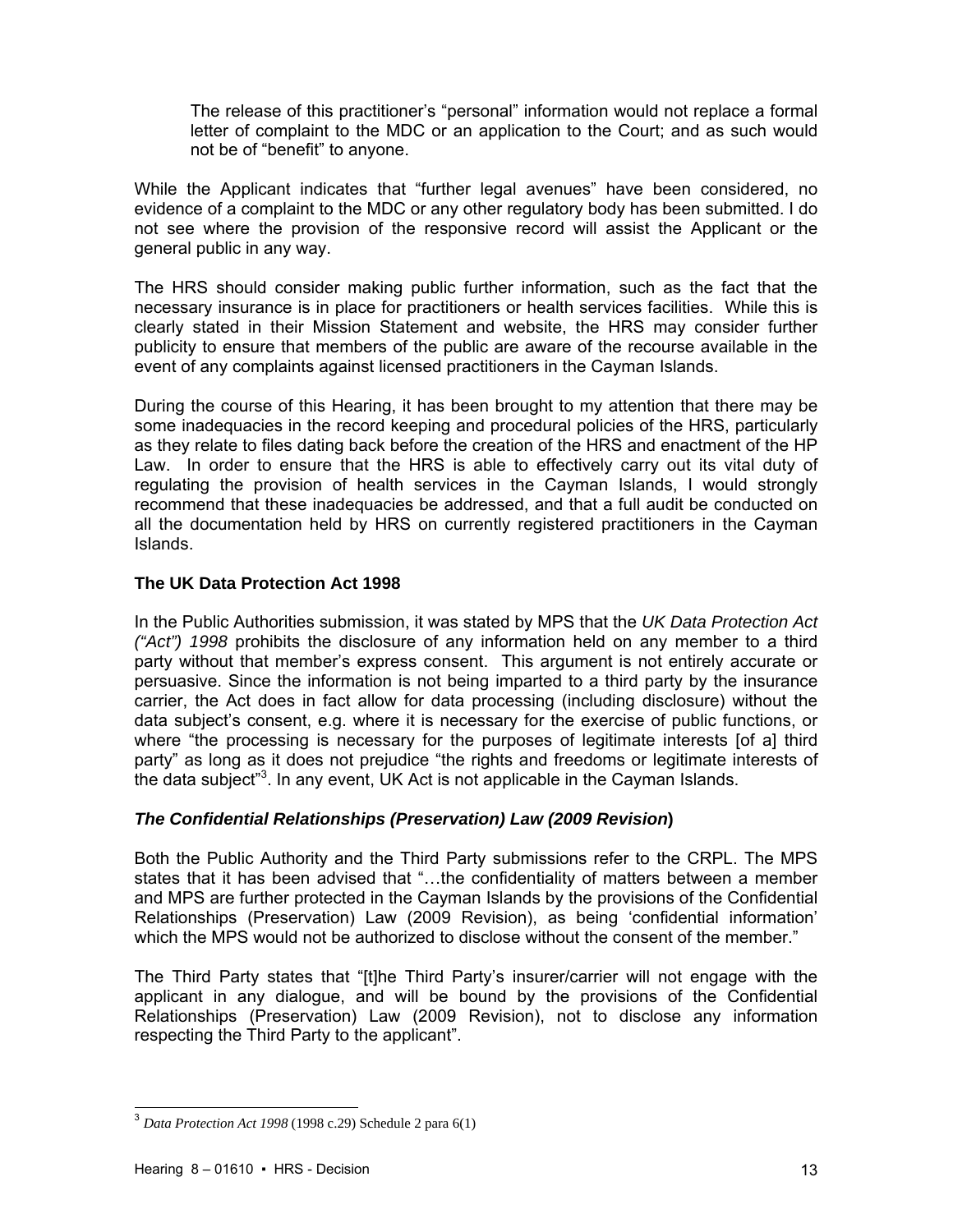In this case, the issue is not the disclosure of information by the insurer or carrier. This case involves the disclosure by a Public Authority which is the regulator of health services in the Cayman Islands. With respect to the legality of the disclosure of the information by the HRS, I quote the below argument from the report by the Freedom of Information Steering Committee (c.2008) entitled: Review of Statutory Provisions in Cayman Islands Laws which are, or may be considered to be, inconsistent with the Freedom of Information Law. This report quotes the Confidential Relationships (Preservation) Law 1995, but there is no difference in the relevant sections of the 2009 Revision.

There is a potential conflict between the Section 6 'right of access' provision in the Freedom of Information Law and section 5 of the CRPL.

Section 5 of the CRPL creates criminal offences relating to breach of confidentiality, including divulging information protected by law, (and inchoate forms of that offence) as well as obtaining and attempting to obtain such information. The offences are committed only when the information disclosed or obtained is 'confidential information' within the meaning of the CRPL. The CRPL defines 'confidential information' as:

"*including information concerning any property which the recipient thereof is not, otherwise than in the normal course of business, authorized by the principal to divulge"* 

The CPRL goes on to define a 'principal' as being:

*"a person who has imparted to another confidential information in the course of the transaction of business of a professional nature"*

It is clear from this that, where a person imparts information concerning property to another in the course of a business or professional relationship, the recipient of the information will commit an offence if he divulges that information otherwise than in the normal course of business.

The CPRL defines 'normal course of business' as:

*"the ordinary and necessary routine involved in the efficient carrying out of the instructions of a principal including compliance with such laws and legal process as arises out of and in connection therewith and the routine exchange of information between licensees."* 

Given that a 'professional person' as defined by CRPL includes *"a public or government official … and every person subordinate to or in the employ or control of such person for the purpose of his professional activities",* there will be occasions when a public authority holds records which are imparted to it by a person in the course of a business or professional relationship and this information will be deemed confidential information under the CRPL, not to be divulged except in the normal course of business.

In this respect, unless one of the exceptions to the CRPL apply, (see section 3(2) of the CRPL) a civil servant could feasibly be guilty of an offence under the CRPL when responding to a request under the Freedom of Information Law, if such response is not deemed the 'normal course of business.' Given the restrictive